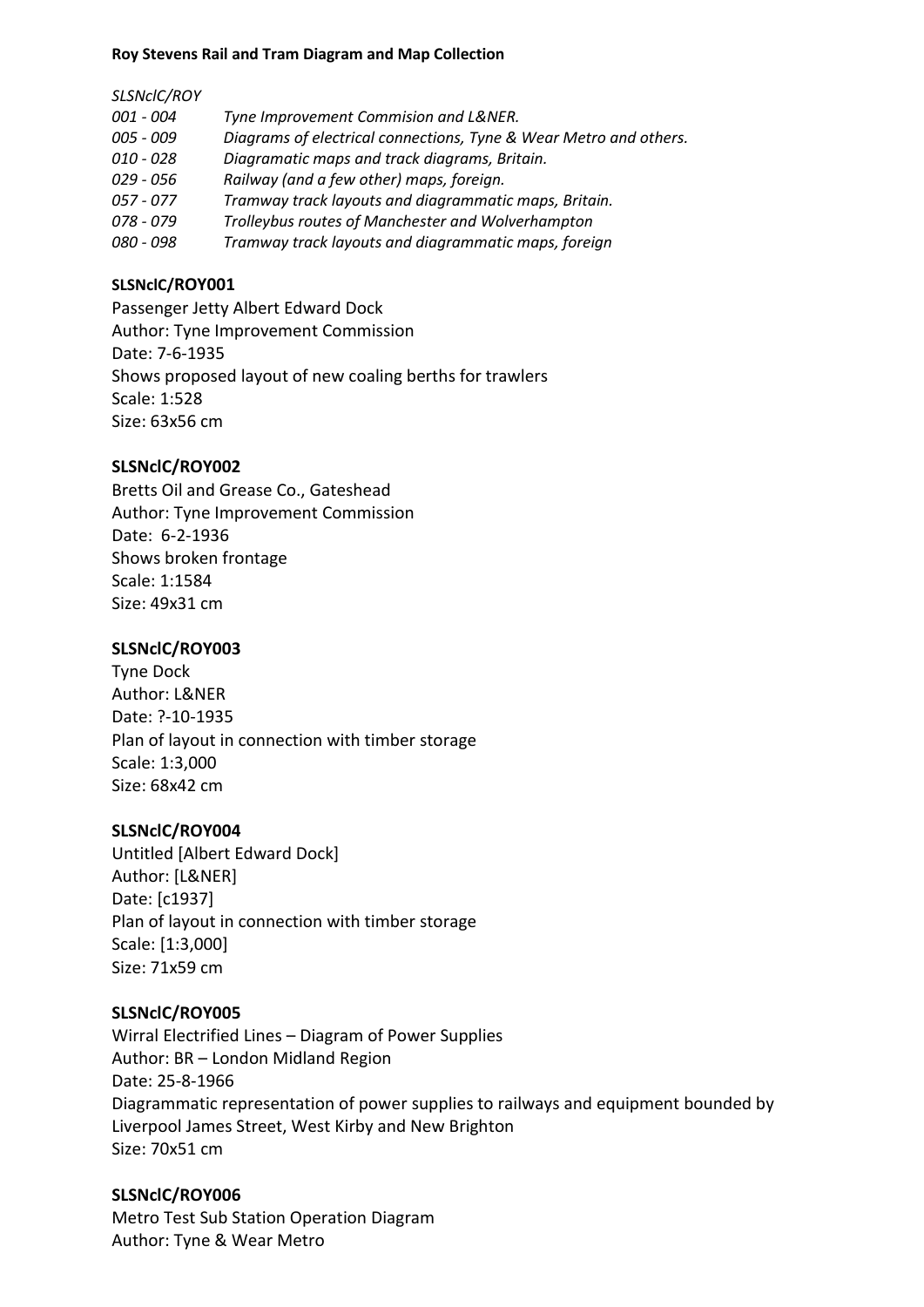Date: 29-5-1975 Size: 60x42 cm Dyeline copy

### **SLSNclC/ROY007**

Schematic diagram of electrical connections, test track overhead line equipment Author: Tyne & Wear Metro Date: 12-6-197[5] Size: 85x60 cm Dyleline copy

# **SLSNclC/ROY008**

Diagram of connections of temporary control at Control Centre Author: Tyne & Wear Metro Date: 2-10-1978 Size: 60x42 cm Dyeline copy

# **SLSNclC/ROY009**

Control Centre marshalling panel Author: Tyne & Wear Metro Date: 12-10-1978 Size: 60x42 cm

# **SLSNclC/ROY010**

Northern Ireland Map of Train and Bus Routes Author: Ulster Transport Date: March 1954 Size: 51x40 cm

### **SLSNclC/ROY011**

British Rail Passenger Network Author: British Rail Date: 1978 Size: 85x60 cm Map as enclosed in timetable

# **SLSNclC/ROY012**

British Rail Passenger Map 1991-92 Author: British Rail Date: 1991 Size: 74x52 cm Map as enclosed in timetable

### **SLSNclC/ROY013**

Mainline Washington to Ferryhill Author: North Eastern Railway Date: 1885 revised June, 1894 B&W photocopy from original map [LOOK UP TITLE – ALAN] Size: 42x30 cm

### **SLSNclC/ROY014**

Murton Junction to Shincliffe Town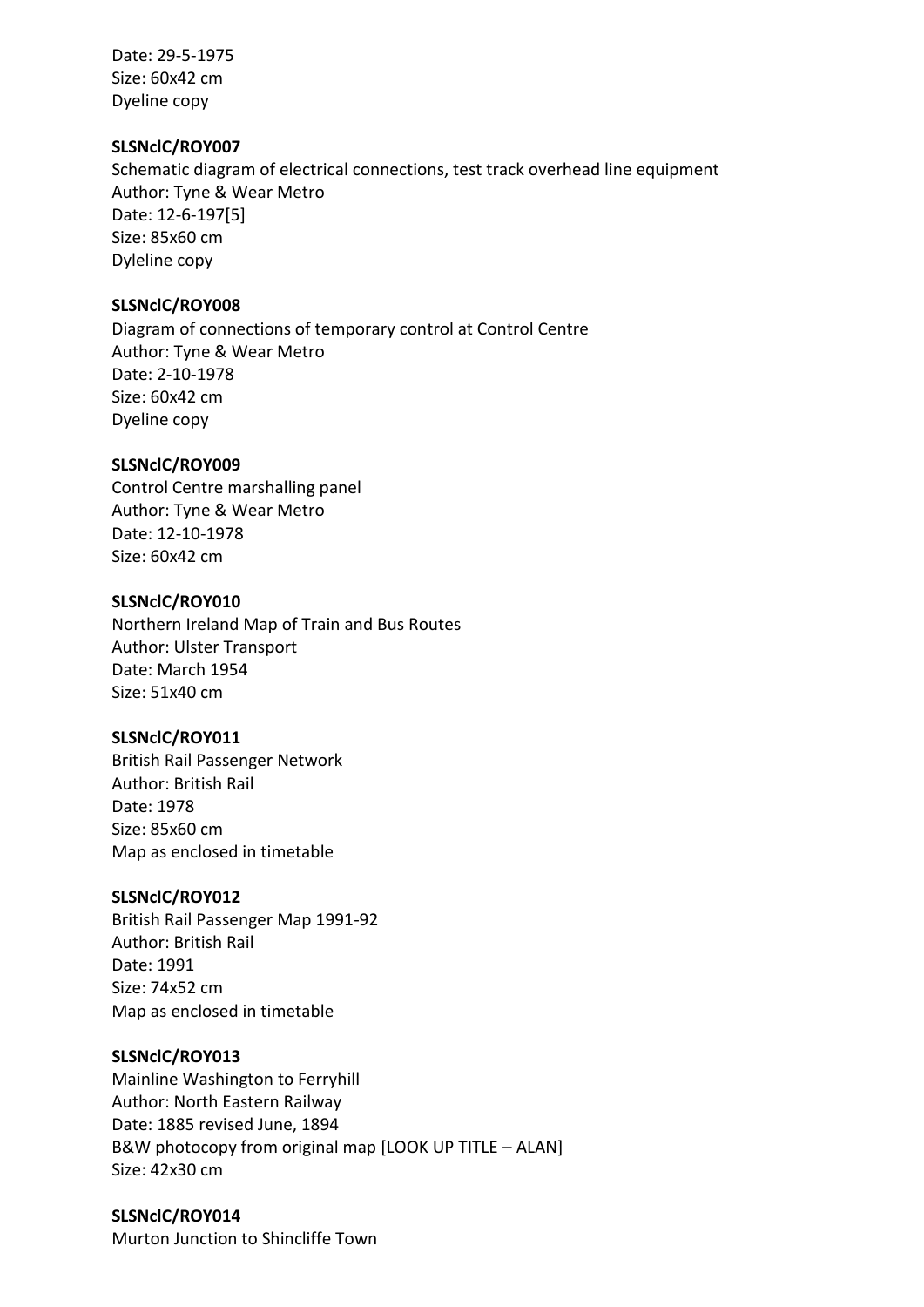Author: North Eastern Railway Date: 1885 revised June, 1894 B&W photocopy from original map [LOOK UP TITLE – ALAN] Size: 42x30 cm

## **SLSNclC/ROY015**

Bishop Auckland Branch Author: North Eastern Railway Date: 1885 revised June, 1894 B&W photocopy from original map [LOOK UP TITLE – ALAN] Size: 42x30 cm

# **SLSNclC/ROY016**

Dearness Valley Branch Author: North Eastern Railway Date: 1885 revised June, 1894 B&W photocopy from original map [LOOK UP TITLE – ALAN] Size: 42x30 cm

# **SLSNclC/ROY017**

Plan of Grange Estate Author: Londonderry Papers Date: [1853] pencil annotation B&W photocopy Scale: 1:25,344 Size: 42x30 cm

### **SLSNclC/ROY018**

System Map of the London Area Author: BR Southern Region Permanent Way Section Date: 24-8-1968 Dyeline copy Scale: 1:30,000 Size: 96x67 cm

### **SLSNclC/ROY019**

Plan of route from Dragonby Sidings to Flixborough Wharf Author: Appleby – Frodingham RPS Undated Scale: not given but [1:25000] Size: 42x30 cm

### **SLSNclC/ROY020**

The Railways of South Shields including the South Shields Marsden & Whitburn Colliery Railway Author: drawn for SLS/MLS Railtour Date: 7-9-1968 Size: 51x45 cm Dyeline copy

### **SLSNclC/ROY021**

Track Diagrams GER No.1 Circa 1920 Cambridge to Colchester via Cavendish, Long Melford to Bury St. Edmonds, Saffron Walden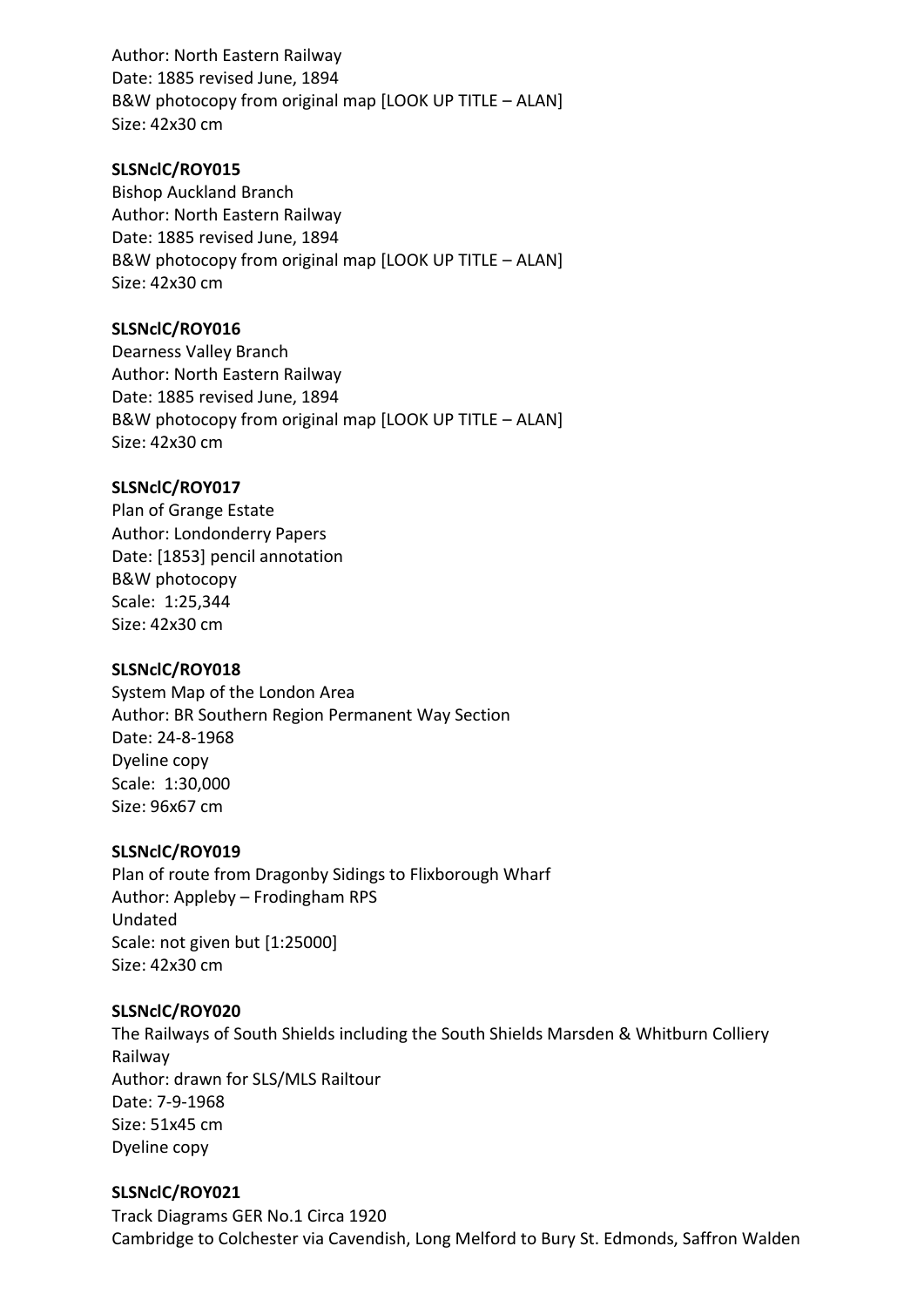Author: George Alan Publications Date: 1972 23 pages Size: 32x21 cm

### **SLSNclC/ROY022**

Track Diagrams GER No.2 Circa 1920 Wickford to Southminster, Woodham Ferrers to Bishop's Stortford Author: George Alan (Models) Ltd. Date: 1972 44 pages Size: 32x21 cm

#### **SLSNclC/ROY023**

Corris Railway Track Plans Author: J. Scott-Morgan for Corris Railway Society Date: July, 1976 5 pages Size: 30x21 cm

#### **SLSNclC/ROY024**

Diagrammatic Map of the Midland & Great Northern Joint Railway Track plan Author: John Watling for the Great Eastern Railway Society Date: 28-2-1959 (published 1975) Size: 100x59 cm Dyeline copy

#### **SLSNclC/ROY025**

Track layout of the Inner Circle Railway, Hammersmith & City Railway and East London Railway Author: J.C. Gillham Date: May, 1954 Scale: 1:15840 Size: 85x36 cm Dyeline copy

#### **SLSNclC/ROY026**

Map of the railways in the Outer London area Author: J.C. Gillham Date: July, 1961 revised February, 1963 Scale: 1:31680 Size: 94x75 cm Dyeline copy

### **SLSNclC/ROY027**

Diagrammatic map of the Great Eastern Railway Author: Operating Department, Liverpool Street station Date: 25-12-1919 Size: 120x84 cm Reprinted by the Great Eastern Railway Society Dyeline copy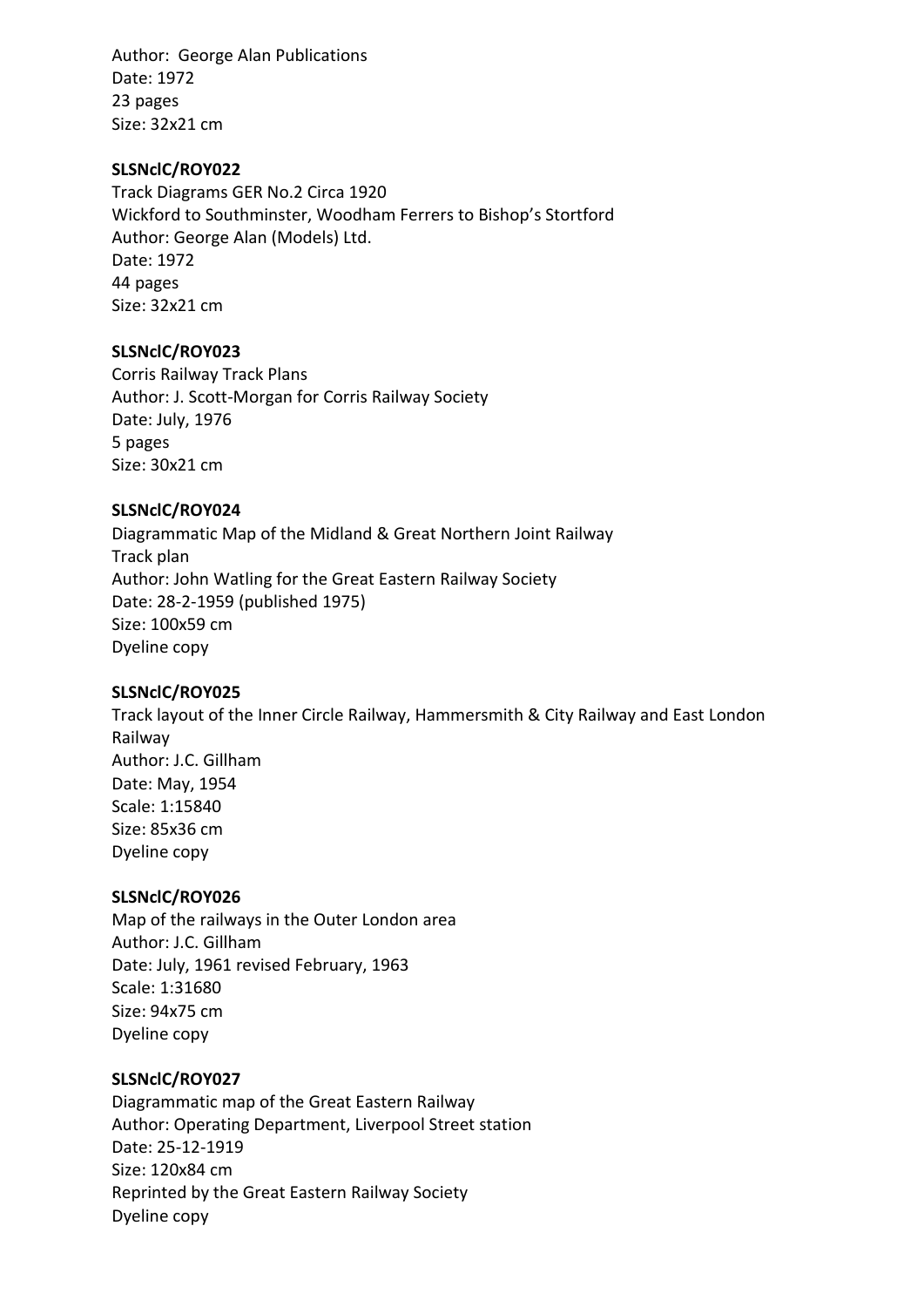# **SLSNclC/ROY028**

London Transport Bridges & Structures Author: I.J. Robins Date: 3/1983 Size: 85x61 cm Dyeline copy

# **SLSNclC/ROY029**

Map of Railroads of the Continental United States Author: Railroad Information Service, Georgetown TX Publisher: Roger Lascelles, Brentford Date: 1991 Scale: 1:3,400,000 with inserts at larger scales Size: 150x93 cm

# **SLSNclC/ROY030**

Street plan of The Hague, Holland with railways and tramways Author: Publisher: Falkplan/Suurland Date: 1985 Scale: 1:15,500 - 1:25,000 Size: 105x100 cm

# **SLSNclC/ROY031**

Street plan of Granada, Spain with railways Author: Publisher: almax editores Date: 1993 Scale: 1:8,000 and Province at 1:270,000 Size: 97x63 cm

# **SLSNclC/ROY032**

Australia, Railway Systems Author: Publisher: Australian National Railways Date: 1993 Scale: 1:5,000,000 Size: 101x85 cm

### **SLSNclC/ROY033**

Cyprus Traveller's Map Author: Publisher: AA Macmillan Date: Scale: 1:275,000 with inserts at larger scales Size: 91x54 cm

### **SLSNclC/ROY034**

Road and rail map of Copenhagen and surroundings Author: Publisher: Date: 1977 Scale: 1:100,000 with inserts at larger scales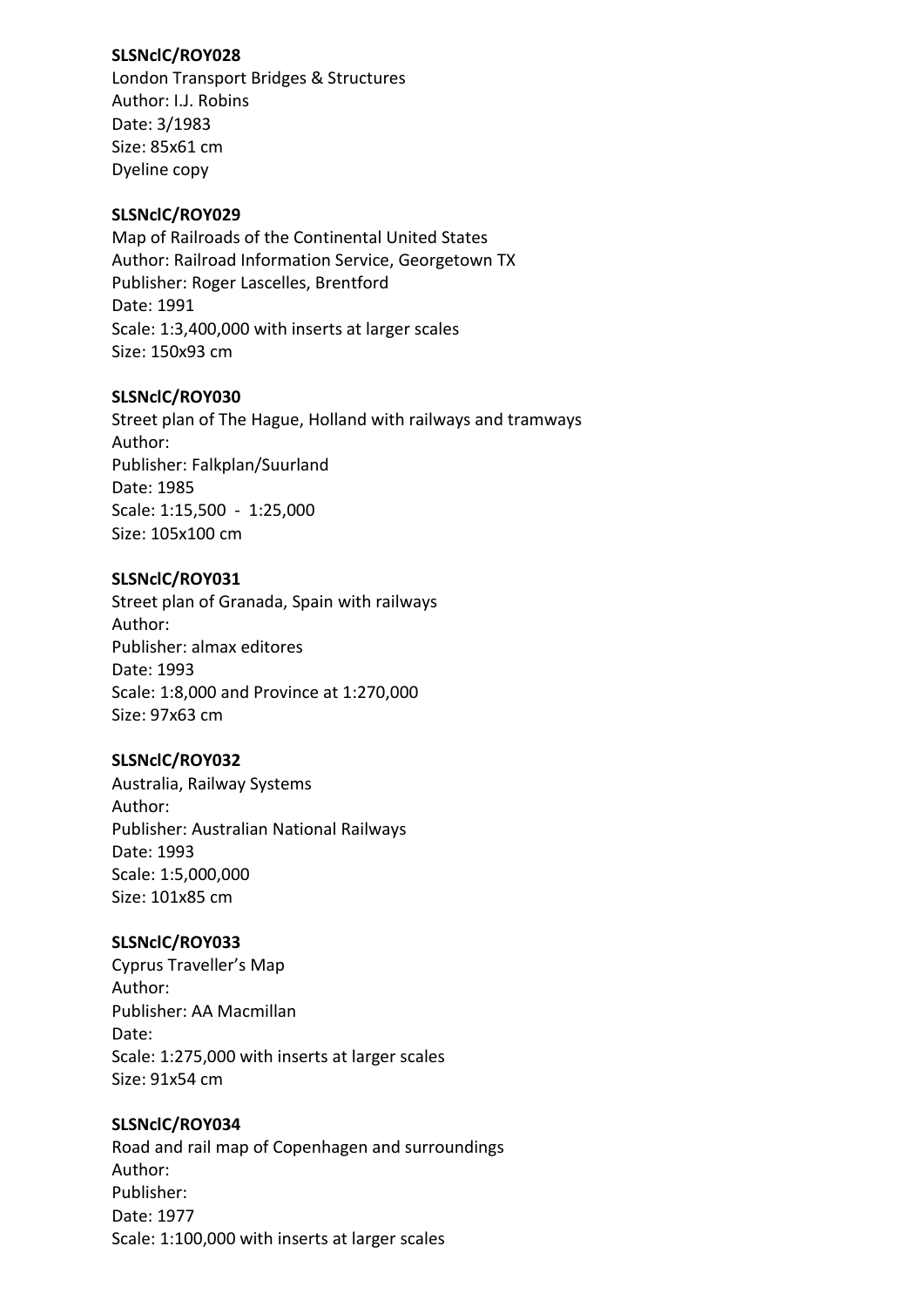#### Size: 85x63 cm

## **SLSNclC/ROY035**

Railway Map Victorian Lines [Australia] Author: Publisher: Victorian Railways Date: 1974 Scale: 1:1,400,000 Size: 85x63 cm

# **SLSNclC/ROY036**

Railway and bus map of West Germany Author: Publisher: Deutsche Bundesbahn Date: 1988 Scale: 1:425,000 Size: 86x61 cm

# **SLSNclC/ROY037**

Japan Railway Atlas Author: Publisher: Quail Map Co. Date: 1975 Scale: 9 separate maps of various scales and index map Size: in wallet 23x17 cm

## **SLSNclC/ROY038**

U.S.S.R. Railways Author: J. R. Yonge Publisher: Quail Map Co. Date: 1973 9th. Edition 1978 Scale: various Size: 175x102 cm 2 identical dyeline copies

### **SLSNclC/ROY039**

Railway map of West Germany Author Georg Westermann Publisher: Deutsche Bundesbahn Date: 1972 Scale: 1:750,000 Size: 134x86 cm

### **SLSNclC/ROY040**

Post routes and railway map of Germany and surroundings Reproduction by Georg Westermann of original in Bundespostmuseum Frankfurt am Main Date: 1851 Scale: Size: 75x65 cm

# **SLSNclC/ROY041**

Map of East Germany and Poland and surroundings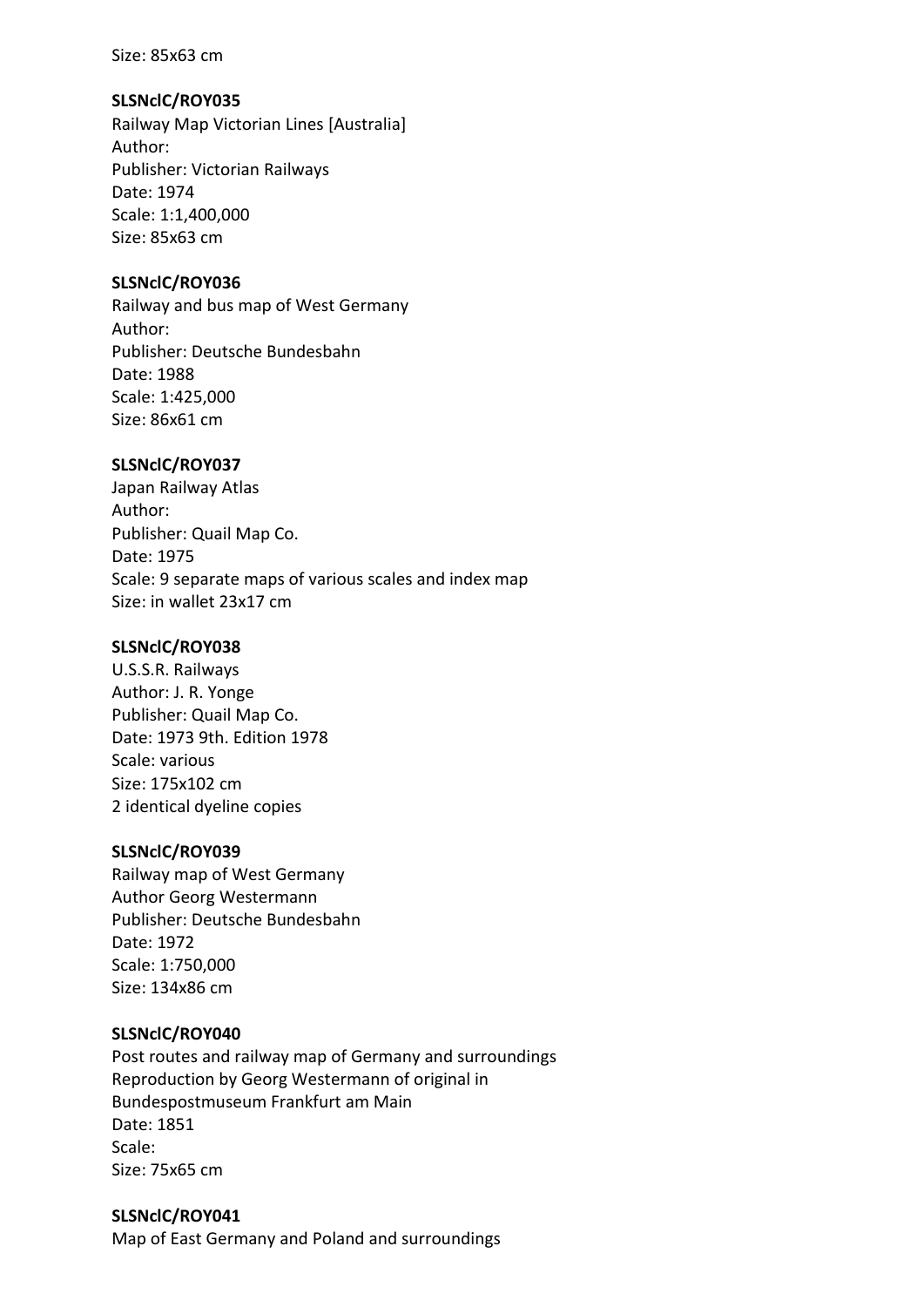Author: Publisher: Velhagen & Klafin[e] Date: Scale: 1:2,000,000 Size: 85x82 cm

### **SLSNclC/ROY042**

Map of Italian Railways Editor: German-Italian Freight Tariff Union Publisher: Date: 1956 Scale: 1:1,000,000 with inserts at larger scales Size: 118x87 cm

### **SLSNclC/ROY043**

Transport Map of Germany (Deutches Reich) Author: Publisher: Ritzau Date: Reprinted 1977 Scale: 1:1,000,000 Size: 111x97 cm

#### **SLSNclC/ROY044**

Diagrammatic map of transport in the Rhein-Ruhr Author: Publisher: VRR Date: 1985 Size: 42x30 cm

### **SLSNclC/ROY045**

Map of tramway system of Oberhausen Author: Publisher: Stadtwerke Oberhausen AG Date: 1995 Scale: 1:20,000 Size: 82x76 cm Dyeline copy

### **SLSNclC/ROY046**

Map of tramway system in Schmachtendorf suburb of Oberhausen Author: Spiekermann, Duisberg Publisher: Stadtwerke Oberhausen AG Date: 1995 Scale: 1:5,000 Size: 104x30 cm Dyeline copy

#### **SLSNclC/ROY047**

Map of tramway system in Alt-Oberhausen Author: Spiekermann, Duisberg Publisher: Stadtwerke Oberhausen AG Date: 1995 Scale: 1:5,000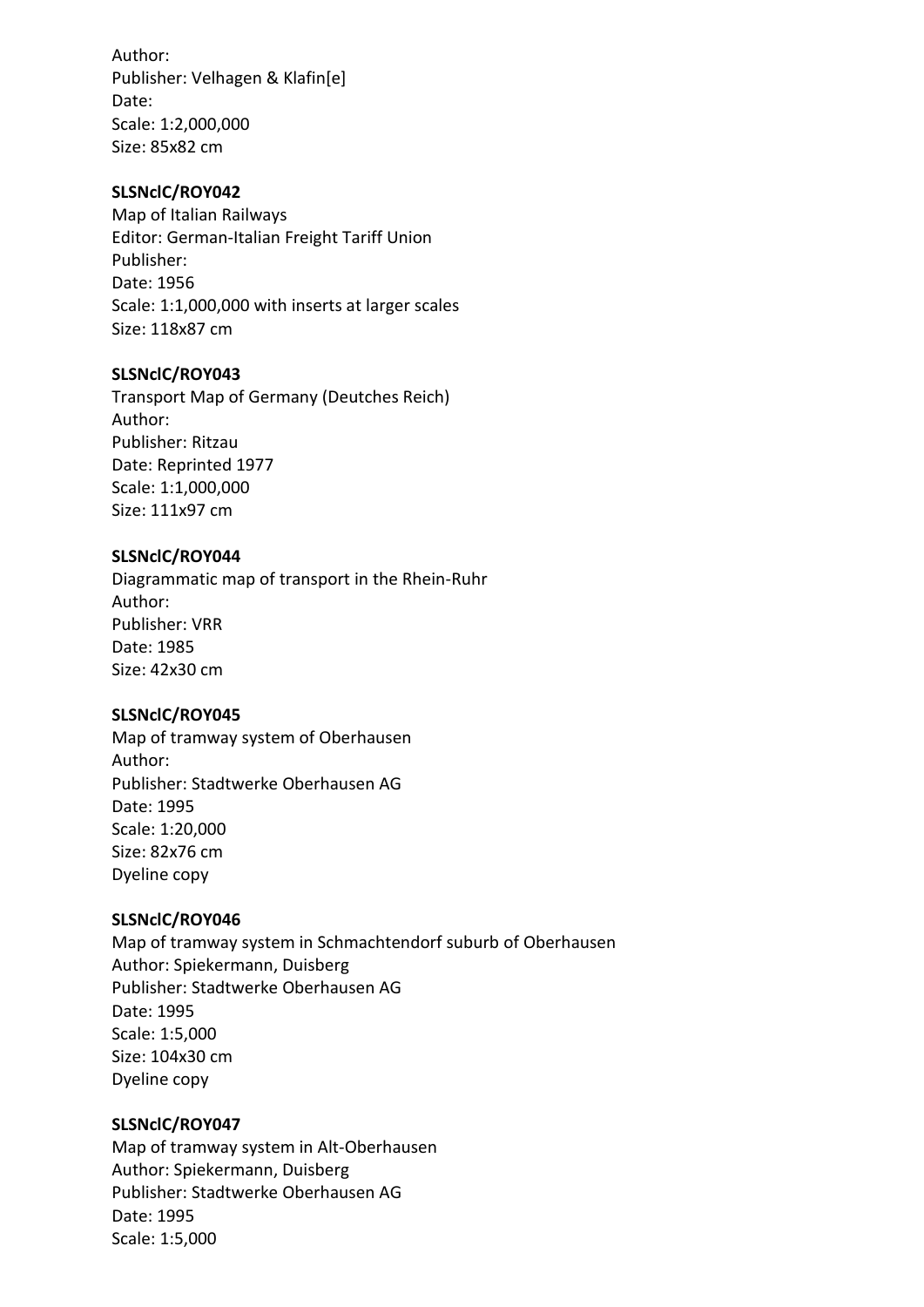Size: 110x60 cm Dyeline copy

# **SLSNclC/ROY048**

Track diagram of Berlin Underground Author: Berliner Verkehrs-Betriebe Publisher: Quail Map Co. Date: 1980 Scale: Size: 30x21 cm

## **SLSNclC/ROY049**

Diagrammatic map of Berlin Underground Author: Berliner Verkehrs-Betriebe Publisher: [Quail Mao Co.] Date: 1979 Scale: Size: 42x30 cm

# **SLSNclC/ROY050**

Diagrammatic map of Berlin Underground Author: Berliner Verkehrs-Betriebe Publisher: [Quail Map Co.} Date: 1977 updated to 1980 Scale: Size: 42x30 cm

### **SLSNclC/ROY051**

Diagrammatic map of Berlin S-Bahn Author: Berlin S-Bahn Publisher: [Quail Map Co.] Date: 1975 Scale: Size: 42x30 cm

### **SLSNclC/ROY052**

Map of Austrian railways and navigation Author: Austrian Transport Ministry Publisher: Date: 1958 Scale: 1:600,000 with inserts at larger scales Size: 115x66 cm

### **SLSNclC/ROY053**

Track diagram of Essen station photocopied onto three sheets, a, b, c Author: Bundesbahn Direktion Essen Publisher: DB Date: 1974/84/85 Scale: Size: 42x30 cm

### **SLSNclC/ROY054**

Diagrammatic map of Branch Line Society Danish Railtour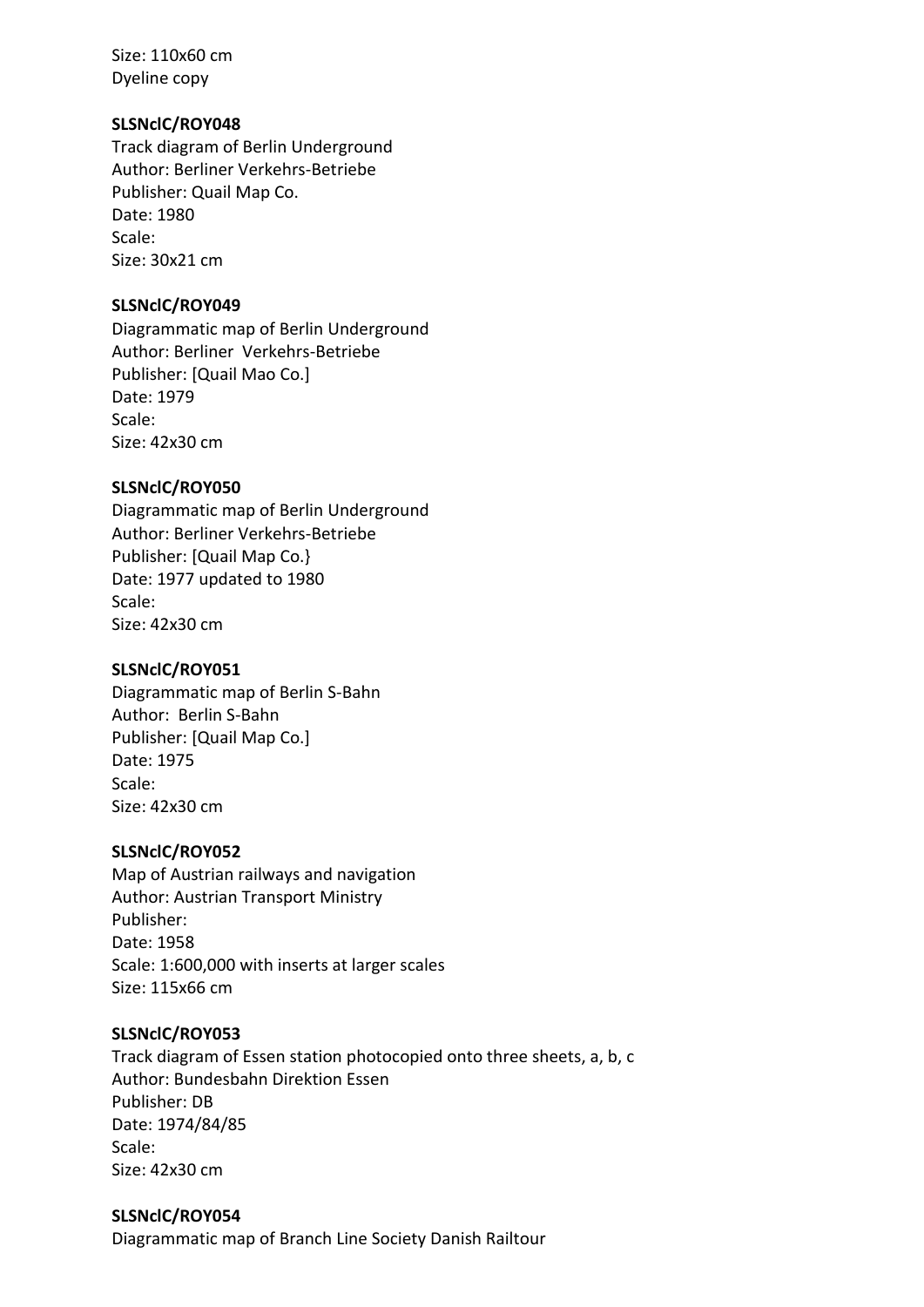Author: Stephen R. L. Phillips Publisher: Branch Line Society Date: 1995 Scale: 1: 1,000,000 with inserts at larger scales Size: 30x21 cm

## **SLSNclC/ROY055**

Diagrammatic map of Copenhagen railway system Author: Stephen R. L. Phillips Publisher: ? Date: 1991 Scale: not to scale Size: 30x21 cm

# **SLSNclC/ROY056**

Diagrammatic map of railways in Spain and Portugal Author: Joaquin and Alfonso Imedio Publisher: Instituto del Transporte Madrid Date: Size: 120x96 cm

# **SLSNclC/ROY057**

Track diagram of Aberdeen Corporation Tramways Author: J. C. Gillham (No. 233) Publisher: ? Date: 1958 Scale: 1:15,000 with inserts at larger scales Size: 55x36 cm Dyeline copy

### **SLSNclC/ROY058**

Track diagram of Aberdeen Corporation Tramways Author: ? Publisher: ? Date: 1958 Scale: 1:21,120 with inserts at larger scales Size: 32x30 cm

### **SLSNclC/ROY059**

Diagrammatic route map of Aberdeen Corporation Tramways Author: J. C. Gillham (No. 51) Publisher: ? Date: 1948 Scale: 1:36,000 Size: 22x21 cm Dyeline copy

### **SLSNclC/ROY060**

Track diagram of Belfast city Tramways at their maximum extent abt 1937 Author: J. C. Gillham (No. 105) Publisher: ? Date: 1951 revised up to 1966 Scale: 1:11,000 with inserts at larger scales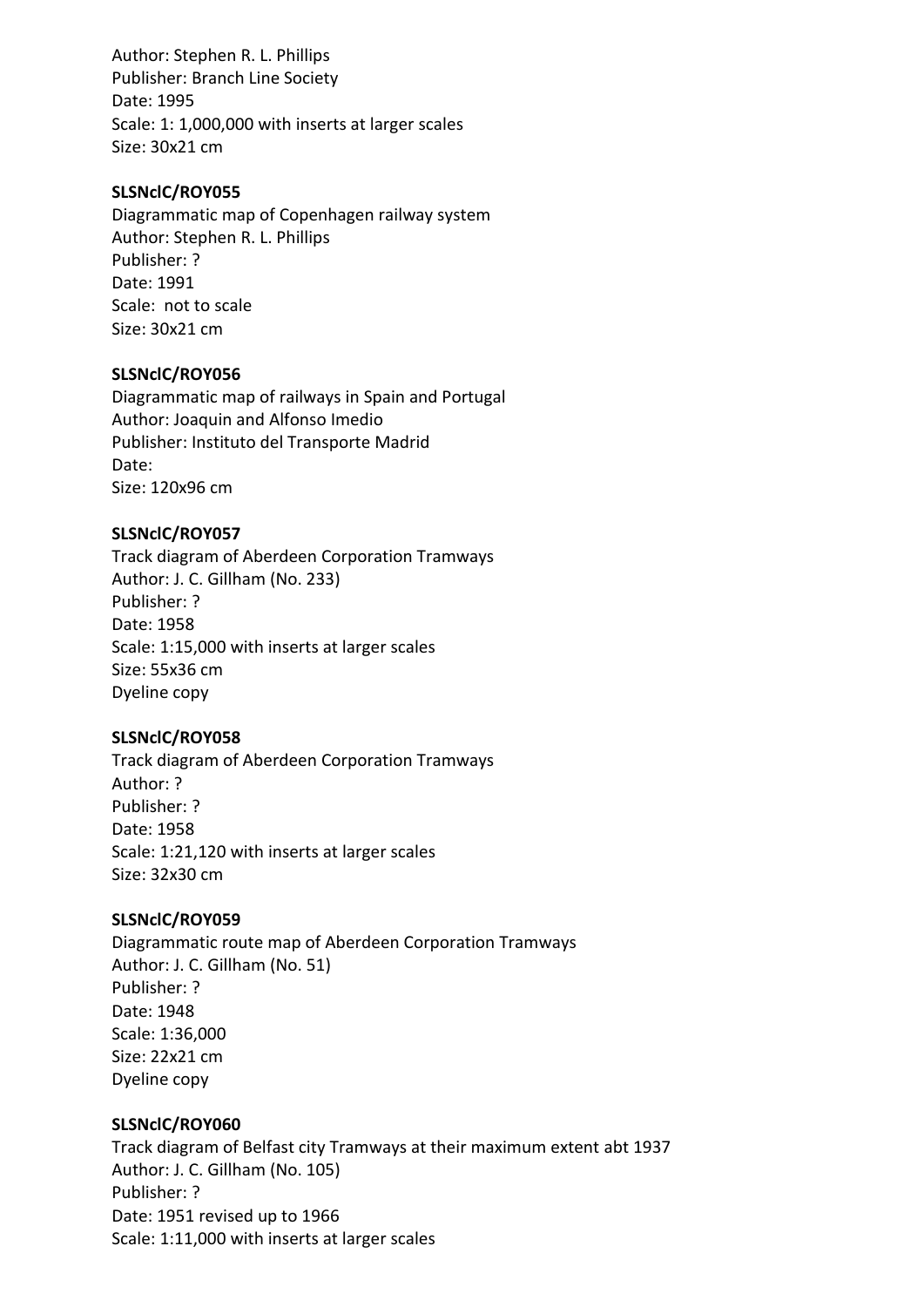Size: 64x56 cm Dyeline copy

# **SLSNclC/ROY061**

Track diagram of Birmingham Corporation Tramways at their maximum extent in 1930 Author: J. C. Gillham (No. 73) Publisher: ? Date: 1950 Scale: 1:19,000 with inserts at larger scales Size: 73x55 cm Dyeline copy

# **SLSNclC/ROY062**

Track diagram of Blackpool Corporation Tramways Author: J. C. Gillham (No. 54) Publisher: Date: 1948 revised up to 1958 Scale: 1:12,672 with inserts at larger scales Size: 78x24 cm Dyeline copy

# **SLSNclC/ROY063**

Diagrammatic route map of Bradford City Tramways at their fullest extent in 1928 Author: J. C. Gillham (No. 260) Publisher: ? Date: 1960 Scale: 1:15,840 Size: 81x71 cm Dyeline copy

# **SLSNclC/ROY064**

Track diagram of Bradford City Tramways central area after 1922 Author: Gerald M. Baxter Publisher: ? Date: 1960 Scale: 1:2,534 Size: 100x67 cm

# **SLSNclC/ROY065**

Track diagram of Bradford City Tramways, Thornbury Depot and Overhaul Works opened 1922 Author: J. C. Gillham (No. 258) Publisher: ? Date: 1959 Scale: 1:680 Size: 39x28 cm Dyeline copy

# **SLSNclC/ROY066**

Track diagram of Bradford City Tramways, Bowling Depot at 1959 Author: Gerald M. Baxter Publisher: ? Date: 1959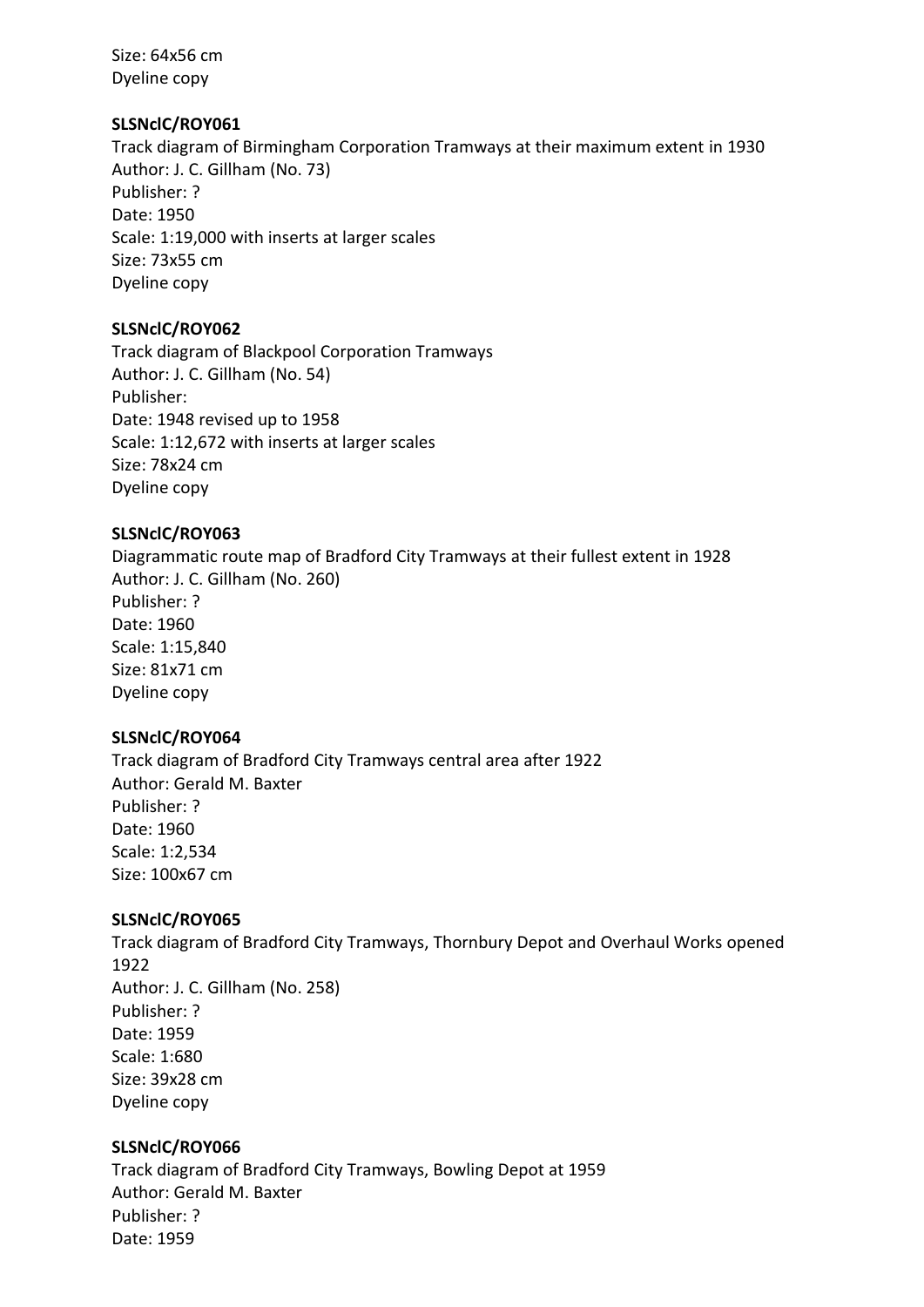Scale: 1:2,534 Size: 29x23 cm Dyeline copy

### **SLSNclC/ROY067**

Track diagram of Derby Trolleybus routes showing overhead layout Author: E. K. Stretch (No. 23) Publisher: ? Date: 1960 Scale: 1:25,000 Size: 36 x 31 cm Dyeline copy

### **SLSNclC/ROY068**

Track diagram of Dundee City Tramways Author: J.C. Gillham (No. 137) Publisher: ? Date: 1953 Scale: 1:10,560 Size: 51 x 37 cm Dyeline copy

#### **SLSNclC/ROY069**

Track diagram of Edinburgh and Leith Horse and Cable Tramways in about 1900 Author: A. W. Brotchie Publisher: ? Date: ? Scale: 1:21,000 Size: 45 x 41 cm Dyeline copy

### **SLSNclC/ROY070**

Track diagram of Edinburgh and Leith Cable and Electric Tramways Author: A. W. Brotchie Publisher: ? Date: c1920 Scale: 1:21,000 Size: 51 x 42 cm Dyeline copy

### **SLSNclC/ROY071**

Track diagram of Halifax Corporation Tramways Author: J.C. Gillham (No. 36) Publisher: ? Date: 1947 revised 1967 Scale: 1:31,700 Size: 42 x 39 cm Dyeline copy

### **SLSNclC/ROY072**

Track diagram of Lanarkshire Tramways Co. as in 1912 Author: A. W. Brotchie Publisher: ?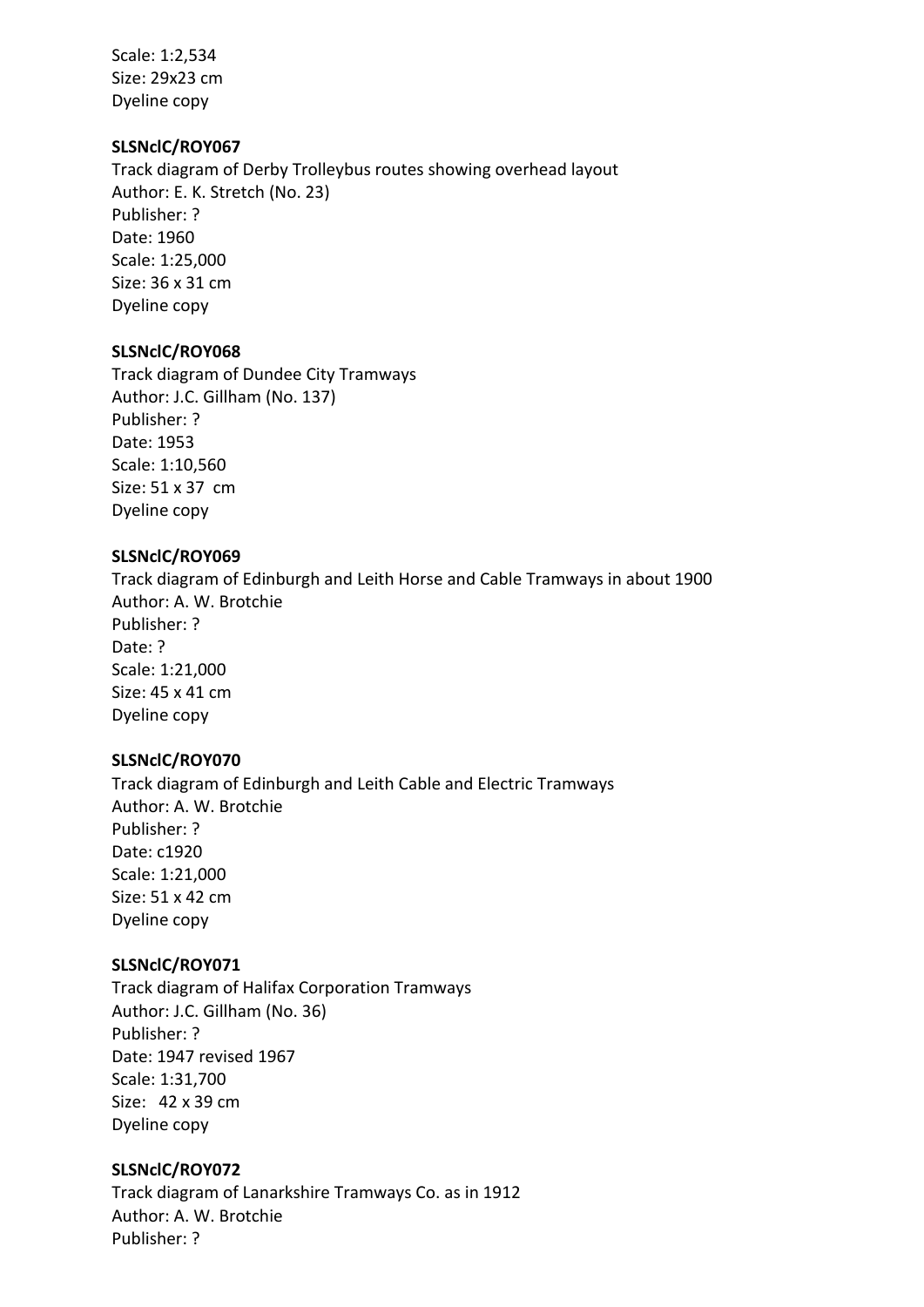Date: ? Scale: 1:21,100 Size: 98 x 52 cm Dyeline copy

### **SLSNclC/ROY073**

Track diagram of Leeds Corporation Tramways up to maximum development Author: J.C. Gillham (No. 251) Publisher: ? Date: 1959 Scale: 1:15,800 Size: 76 x 56 cm Dyeline copy

#### **SLSNclC/ROY074**

Track diagram of Liverpool Corporation Tramways at its greatest extent about 1947 Author: J.M and J.B.H. Publisher: ? Date: 1960 Scale: 1:14,000 Size: 101 x 77 cm Dyeline copy

#### **SLSNclC/ROY075**

Track diagram of Lytham St. Annes Corporation Tramways Author: J. C. Gillham (No.141) Publisher: ? Date: 1953 Scale: 1: 18,000 Size: 47 x 30 cm Dyeline copy

#### **SLSNclC/ROY076**

Track diagram of Central Manchester and Salford Tramways 1944 Author: R.M.B (No.13) Publisher: ? Date: 1962 Scale: 1: 9,000 Size: 93 x 70 cm Dyeline copy

#### **SLSNclC/ROY077**

Track diagram of Sheffield Corporation Tramways Author: J.C. Gillham (No.46) Publisher: ? Date: 1948 revised up to 1960 Scale: 1: 42,200 Size: 32 x 26 cm Dyeline copy

#### **SLSNclC/ROY078**

Trolleybus routes of Manchester, Ashton-under-Lyme, Stalybridge, Hyde, Mossley and Dukinfield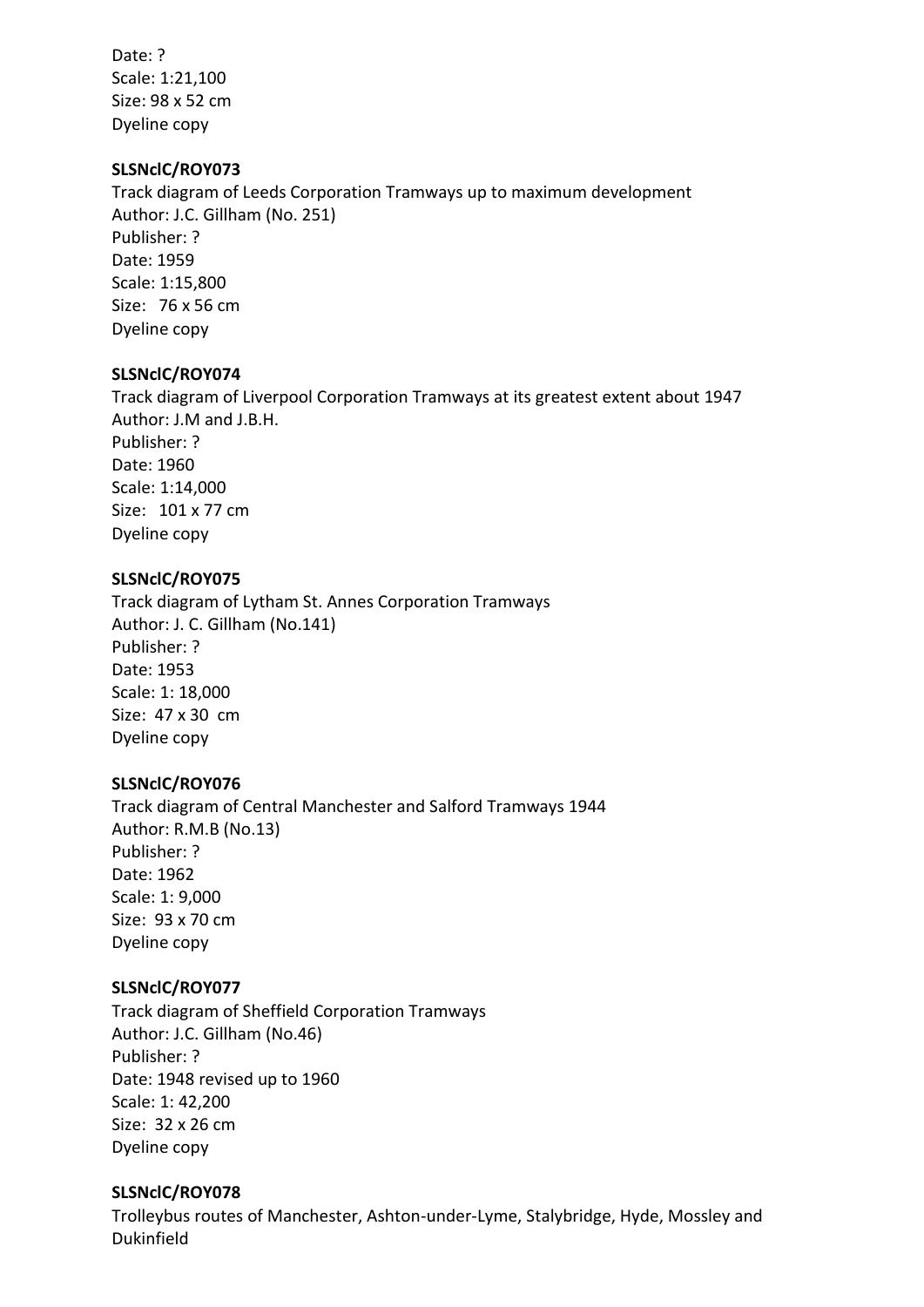Author: D.K. Stretch (No.3) Publisher: ? Date: corrected up to 1964 Scale: 1: 45,000 with inserts at larger scale Size: 47 x 32 cm Dyeline copy

## **SLSNclC/ROY079**

Trolleybus routes of Wolverhampton and Walsall Author: D.K. Stretch (No.26) Publisher: ? Date: 1961 corrected up to 1963 Scale: 1: 31,700 with inserts at larger scale Size: 47 x 30 cm Dyeline copy

# **SLSNclC/ROY080**

Track diagram of Tramways of Lower Austria (Salzburg etc) Author: Publisher: Date: Scale: Size: 30 x 21 cm

# **SLSNclC/ROY081**

Track diagram of Tramways of Charleroi – Hainaut, Belgium Author: P. Sohns Publisher: Date: 1985 Scale: 1: 25,000 Size: 89 x 63 cm Dyeline copy

### **SLSNclC/ROY082**

Track diagram of Tramways of Ostend, Belgium Author: J. C. Gillham (No.222) Publisher: Date: 1957 Scale: 1: 8,400 with inserts at larger scale Size: 53 x 35 cm Dyeline copy

### **SLSNclC/ROY083**

Track diagram of The Municipal Tramways of Aarhus, Denmark Author: J. C. Gillham (No.132) Publisher: Date: 1952 Scale: 1: 15,000 Size: 32 x 21 cm Dyeline copy

### **SLSNclC/ROY084**

Track diagram of The Municipal Tramways of Odense, Denmark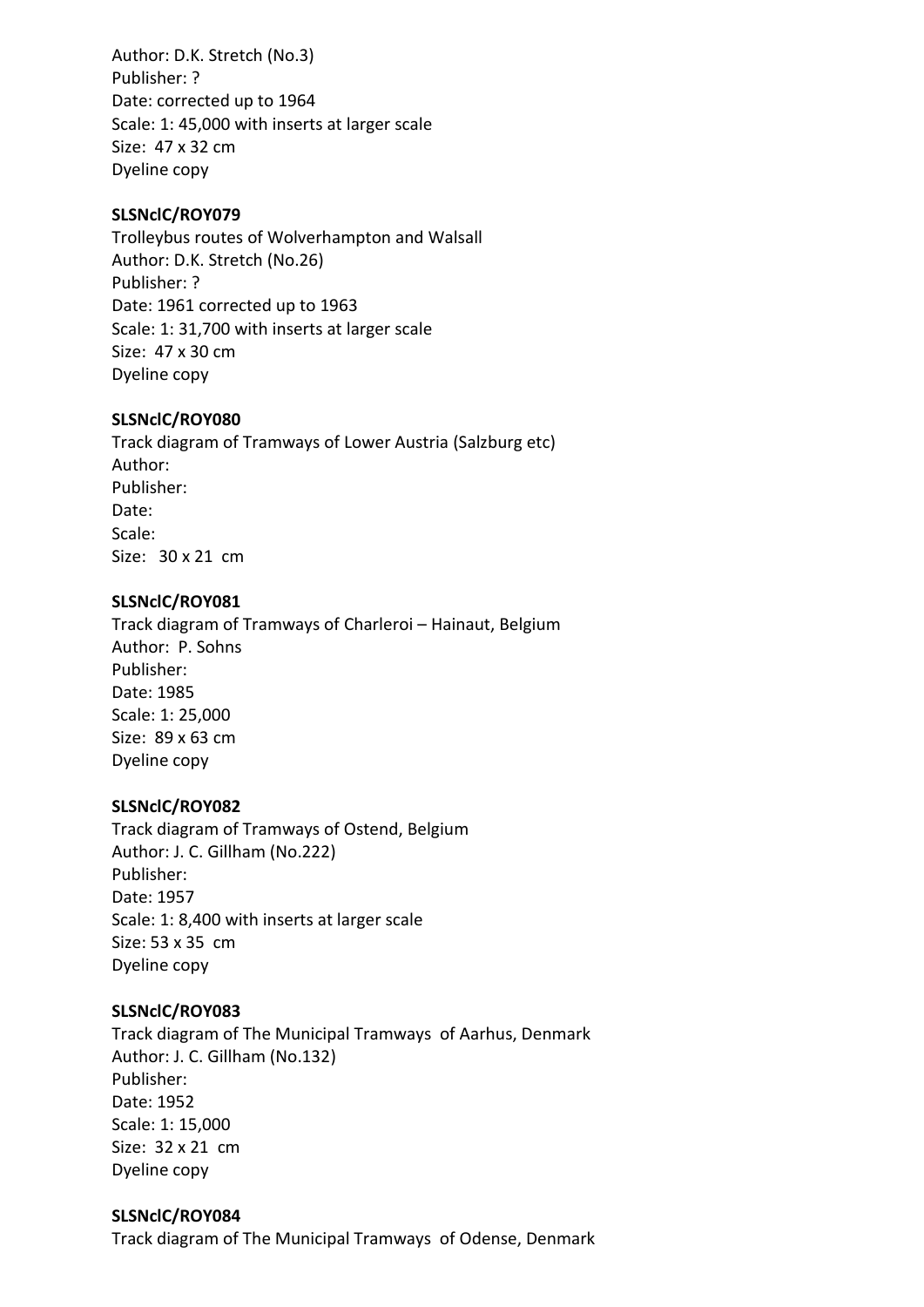Author: J. C. Gillham (No.133) Publisher: Date: 1952 Scale: 1: 15,000 Size: 38 x 21 cm Dyeline copy

### **SLSNclC/ROY085**

Track diagram of The Tramways of Darmstadt, Germany Author: P. Sohns Publisher: Date: 1985 Scale: 1: 35,000 Size: 42 x 30 cm

#### **SLSNclC/ROY086**

Track diagram of The Tramways of Essen, Germany Author: P. Sohns Publisher: Date: 1985 Scale: 1: 20,000 Size: 84 x 60 cm Dyeline copy

#### **SLSNclC/ROY087**

Routes of Electric Tramways in the Rhine – Ruhr area, Germany Author: J. C. Gillham (No.87) Publisher: Date: 1950 Scale: 1: 200,000 Size: 61 x 47 cm Dyeline copy

#### **SLSNclC/ROY088**

Track diagram of The Tramways of The Hague, Holland Author: J. C. Gillham (No.254) Publisher: Date: 1959 revised 1964 Scale: 1: 12,700 Size: 77 x 58 cm Dyeline copy

### **SLSNclC/ROY089**

Routes of Tramways in Holland in 1945 Author: J. C. Gillham (No.29) Publisher: Date: 1946 Scale: 1: 2,000,000 Size: 30 x 21 cm Photocopy of Dyeline copy

### **SLSNclC/ROY090**

Routes of Amsterdam Horse Tramways in 1900 and Electric in 1918, Holland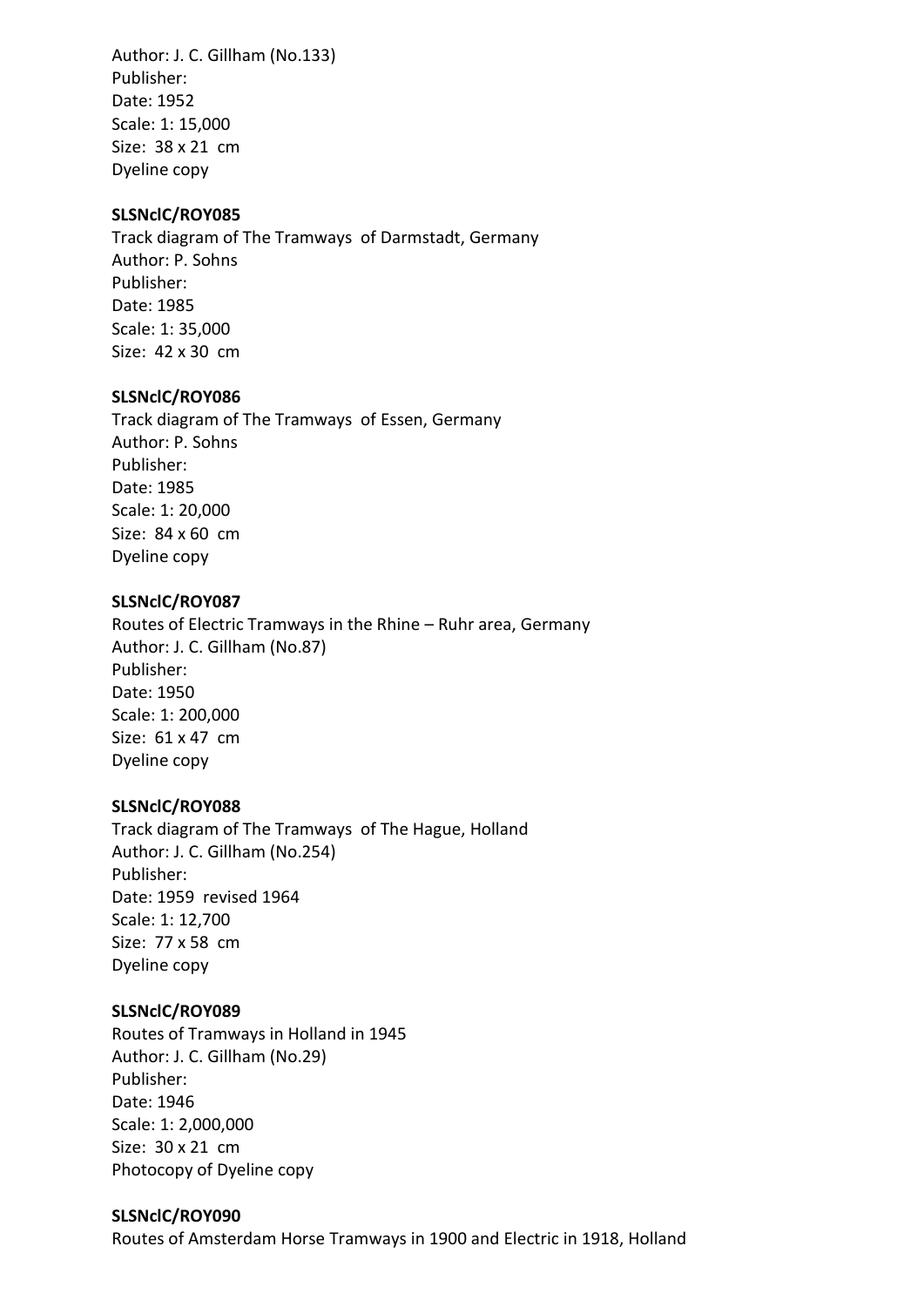Author: Publisher: Date: Scale: 1: 50,000 Size: 30 x 21 cm Photocopy

#### **SLSNclC/ROY091**

Diagram of routes of Milan City Tramways, Italy Author: Publisher: Date: Scale: Size: 38 x 30 cm Photocopy

#### **SLSNclC/ROY092**

The Tramways of Oslo, Norway Author: J. C. Gillham (No.139) Publisher: Date: 1953 Scale: 1: 2,000,000 Size: 62 x 52 cm Dyeline copy

#### **SLSNclC/ROY093**

70<sup>th</sup>. Anniversary Souvenir Map of the Tramways of Karachi, Pakistan Author: F. Merton Atkins Publisher: F. Merton Atkins, Croydon, Surrey Date: 1955 Scale: 1: 21,120 Size: 51 x 38 cm

#### **SLSNclC/ROY094**

Track diagram of The Tramways of San Diego, California, U.S.A. Author: P. Sohns Publisher: Date: 1985 Scale: 1: 80,000 Size: 30 x 21 cm

#### **SLSNclC/ROY095**

Track diagram of The Tramways of San Francisco, California, U.S.A. Author: P. Sohns Publisher: Date: 1985 Scale: 1: 35,000 Size: 42 x 30 cm

#### **SLSNclC/ROY096**

Track diagram of The Tramways of Belgrade, Yugoslavia Author: J. C. Gillham (No.195) Publisher: